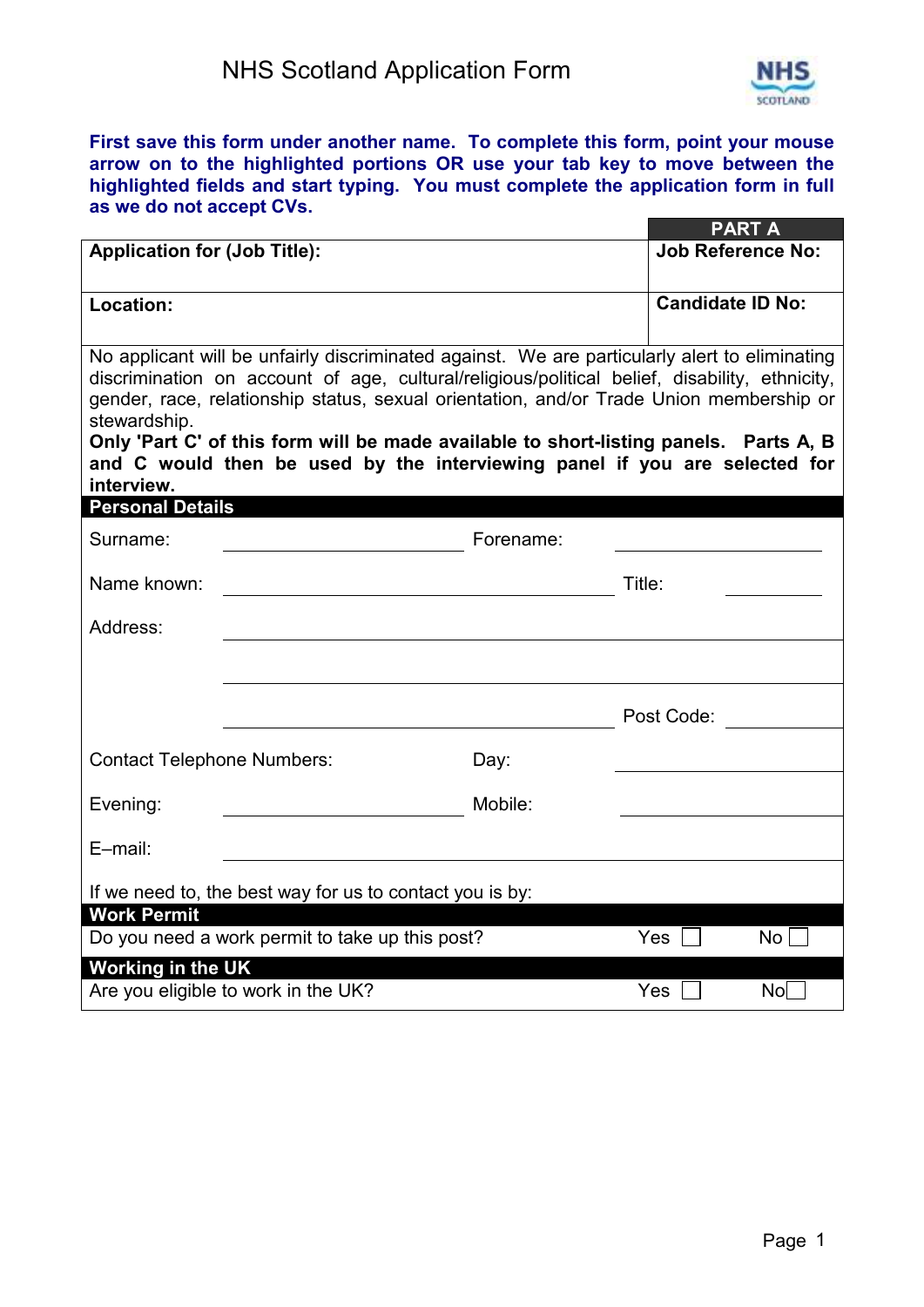

| <b>Job Reference No:</b>                | <b>PART B</b>                                                                                                                                                                                                                                                                                                                                                                                                                                                                                                                                                                                                                                      |  |  |
|-----------------------------------------|----------------------------------------------------------------------------------------------------------------------------------------------------------------------------------------------------------------------------------------------------------------------------------------------------------------------------------------------------------------------------------------------------------------------------------------------------------------------------------------------------------------------------------------------------------------------------------------------------------------------------------------------------|--|--|
| <b>Candidate ID No:</b>                 |                                                                                                                                                                                                                                                                                                                                                                                                                                                                                                                                                                                                                                                    |  |  |
| <b>Declarations</b>                     |                                                                                                                                                                                                                                                                                                                                                                                                                                                                                                                                                                                                                                                    |  |  |
| <b>Convictions</b>                      | NHS Scotland is exempt from the 1974 Rehabilitation of Offenders Act (Exclusions &<br>Exceptions) (Scotland) Order 2003. This means that unless stated in the job<br>description, person specification or application pack, you must tell us about any<br>previous convictions either classed as 'spent' or 'unspent'. If you are offered employment,<br>any failure to disclose such convictions could result in dismissal or disciplinary action. Any<br>information you give will be considered only in relation to the post for which this application<br>form refers. Information will be verified by Disclosure Scotland for relevant posts. |  |  |
| I declare that I have:                  | $\Box$ (a) No previous convictions                                                                                                                                                                                                                                                                                                                                                                                                                                                                                                                                                                                                                 |  |  |
|                                         | (b) Previous convictions – details of which are:                                                                                                                                                                                                                                                                                                                                                                                                                                                                                                                                                                                                   |  |  |
|                                         |                                                                                                                                                                                                                                                                                                                                                                                                                                                                                                                                                                                                                                                    |  |  |
|                                         |                                                                                                                                                                                                                                                                                                                                                                                                                                                                                                                                                                                                                                                    |  |  |
|                                         |                                                                                                                                                                                                                                                                                                                                                                                                                                                                                                                                                                                                                                                    |  |  |
|                                         |                                                                                                                                                                                                                                                                                                                                                                                                                                                                                                                                                                                                                                                    |  |  |
|                                         |                                                                                                                                                                                                                                                                                                                                                                                                                                                                                                                                                                                                                                                    |  |  |
|                                         |                                                                                                                                                                                                                                                                                                                                                                                                                                                                                                                                                                                                                                                    |  |  |
|                                         |                                                                                                                                                                                                                                                                                                                                                                                                                                                                                                                                                                                                                                                    |  |  |
| appointed:                              | Please read the following statements. You will be asked to sign a declaration if you are                                                                                                                                                                                                                                                                                                                                                                                                                                                                                                                                                           |  |  |
|                                         |                                                                                                                                                                                                                                                                                                                                                                                                                                                                                                                                                                                                                                                    |  |  |
|                                         | I have completed Parts A to D of this application form and the details I have<br>supplied are, to the best of my knowledge, true and complete;                                                                                                                                                                                                                                                                                                                                                                                                                                                                                                     |  |  |
| as part of my personal file record;     | I understand that if appointed to this post the information on this form will be kept                                                                                                                                                                                                                                                                                                                                                                                                                                                                                                                                                              |  |  |
| preferred candidate;                    | I authorise you to obtain references to support this application if I am identified as a                                                                                                                                                                                                                                                                                                                                                                                                                                                                                                                                                           |  |  |
| individuals I have indicated;           | I understand that details of educational qualifications, membership of professional<br>bodies and referee reports may be verified through the establishments and                                                                                                                                                                                                                                                                                                                                                                                                                                                                                   |  |  |
| $\bullet$                               | I consent to my details being kept confidentially and used for specific and lawful<br>purposes as specified in the Data Protection Act 1998;                                                                                                                                                                                                                                                                                                                                                                                                                                                                                                       |  |  |
| ٠                                       | I declare that I have no previous convictions, or have identified any I have above.                                                                                                                                                                                                                                                                                                                                                                                                                                                                                                                                                                |  |  |
| Read, agreed and understood (check box) | Date:                                                                                                                                                                                                                                                                                                                                                                                                                                                                                                                                                                                                                                              |  |  |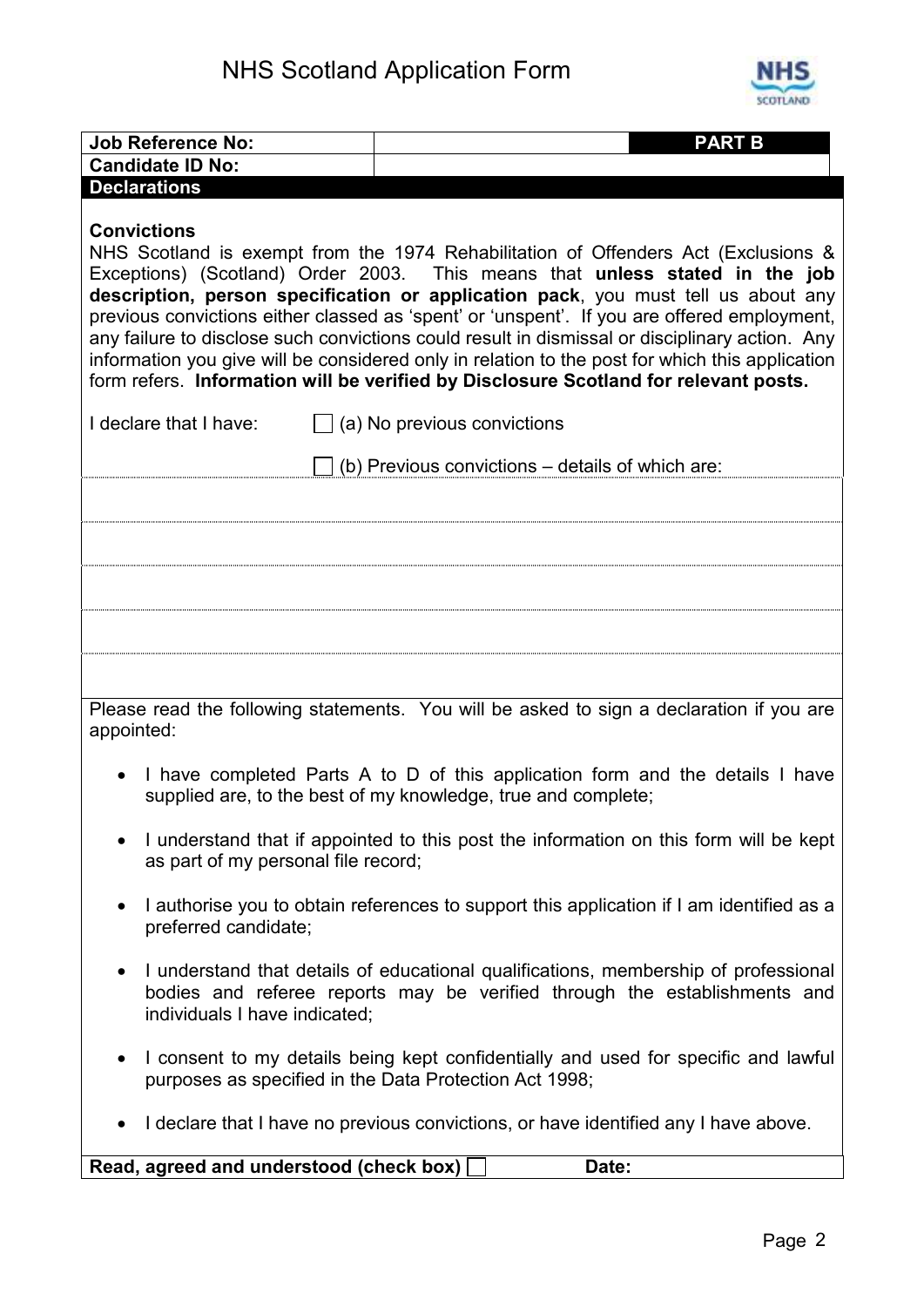

|                                                 |                                                             |             | <b>PART C</b>            |
|-------------------------------------------------|-------------------------------------------------------------|-------------|--------------------------|
| <b>Application for (Job Title):</b>             |                                                             |             | <b>Job Reference No:</b> |
|                                                 |                                                             |             |                          |
| Location:                                       |                                                             |             | <b>Candidate ID No:</b>  |
|                                                 |                                                             |             |                          |
| <b>Qualifications Achieved</b>                  |                                                             |             |                          |
|                                                 | <b>Type of Qualification</b>                                |             |                          |
| Subjects                                        | eg. Standard Grade, GCSE, Higher, BSc                       |             | <b>Grade Achieved</b>    |
|                                                 |                                                             |             |                          |
|                                                 |                                                             |             |                          |
|                                                 |                                                             |             |                          |
|                                                 |                                                             |             |                          |
|                                                 |                                                             |             |                          |
|                                                 |                                                             |             |                          |
|                                                 |                                                             |             |                          |
|                                                 |                                                             |             |                          |
|                                                 |                                                             |             |                          |
|                                                 |                                                             |             |                          |
|                                                 |                                                             |             |                          |
|                                                 |                                                             |             |                          |
|                                                 |                                                             |             |                          |
|                                                 |                                                             |             |                          |
|                                                 |                                                             |             |                          |
|                                                 |                                                             |             |                          |
|                                                 |                                                             |             |                          |
|                                                 | <b>Qualifications Currently Studying or Working Towards</b> |             |                          |
|                                                 | <b>Type of Qualification</b>                                | Grade       | Date                     |
| Subjects                                        | eg. Standard Grade, GCSE,                                   | Anticipated | Anticipated              |
|                                                 | Higher, BSc                                                 |             |                          |
|                                                 |                                                             |             |                          |
|                                                 |                                                             |             |                          |
|                                                 |                                                             |             |                          |
|                                                 |                                                             |             |                          |
|                                                 |                                                             |             |                          |
|                                                 |                                                             |             |                          |
|                                                 |                                                             |             |                          |
| Membership of Professional or Regulatory Bodies |                                                             |             |                          |
| Full name of organisation(s)                    | <b>Registration Number</b>                                  |             | <b>Renewal Date</b>      |
|                                                 |                                                             |             |                          |
|                                                 |                                                             |             |                          |
|                                                 |                                                             |             |                          |
|                                                 |                                                             |             |                          |
|                                                 |                                                             |             |                          |
|                                                 |                                                             |             |                          |
|                                                 |                                                             |             |                          |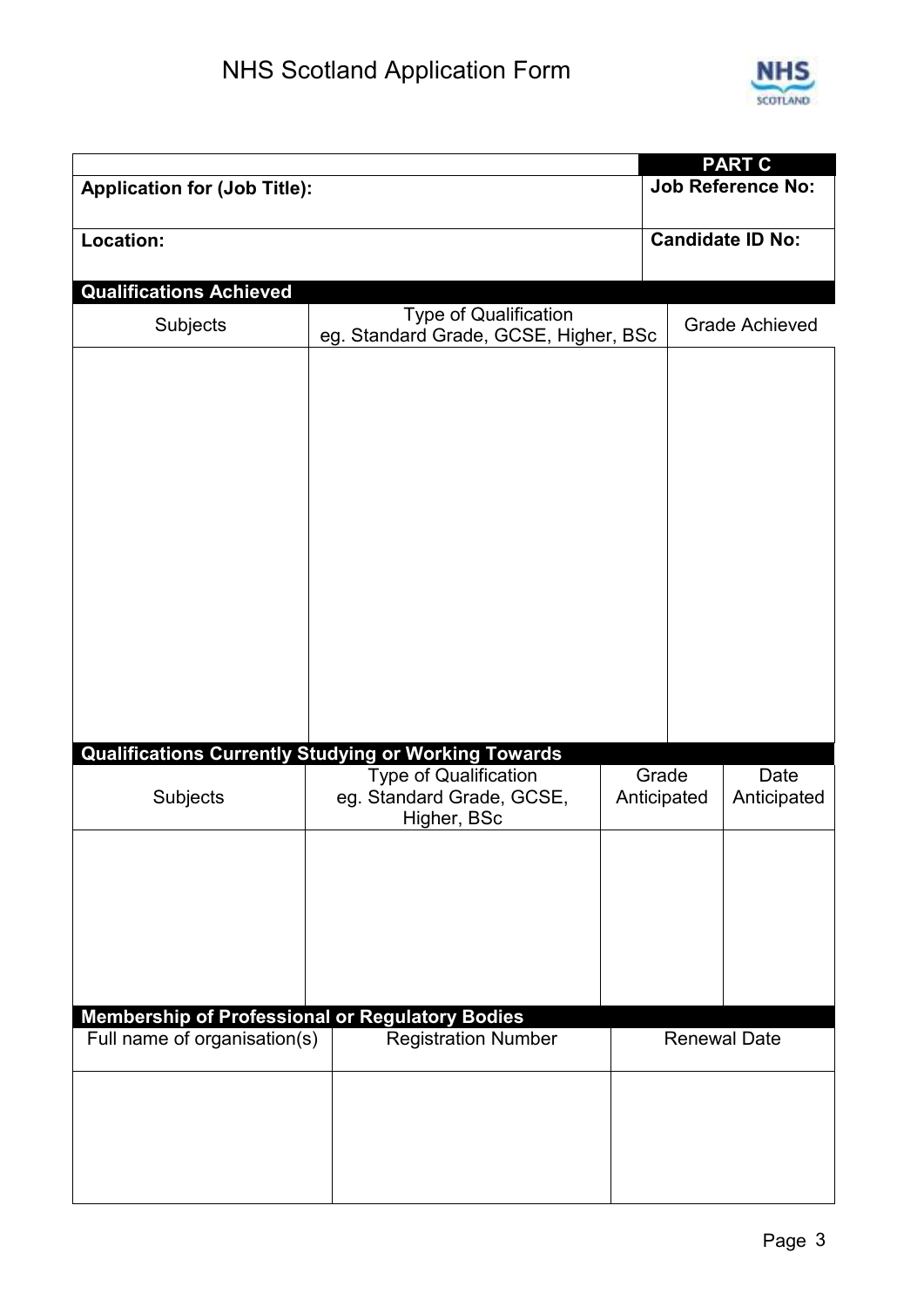

| <b>Job Reference No:</b><br><b>Candidate ID No:</b> |                                                                                                                                                                                     |                         | <b>PART C</b> |
|-----------------------------------------------------|-------------------------------------------------------------------------------------------------------------------------------------------------------------------------------------|-------------------------|---------------|
| <b>Present (or most recent) Post</b>                |                                                                                                                                                                                     |                         |               |
| Job Title:                                          |                                                                                                                                                                                     |                         |               |
| Grade:                                              |                                                                                                                                                                                     | Date of Starting Grade: |               |
| Employer:                                           |                                                                                                                                                                                     |                         |               |
| Dates of Employment:                                | From:                                                                                                                                                                               | To:                     |               |
| Reason for Leaving (if applicable):                 |                                                                                                                                                                                     |                         |               |
| <b>Notice Period:</b>                               | <b>Current Salary:</b>                                                                                                                                                              |                         |               |
|                                                     | Role Purpose / Summary of Responsibilities                                                                                                                                          |                         |               |
|                                                     |                                                                                                                                                                                     |                         |               |
|                                                     |                                                                                                                                                                                     |                         |               |
|                                                     |                                                                                                                                                                                     |                         |               |
| <b>Employment History</b>                           |                                                                                                                                                                                     |                         |               |
|                                                     | Start with your most recent employment first and work down the page. If a job supports<br>the position applied for, please say more about it in your Application Support Statement. |                         |               |
| <b>Job Title</b>                                    | <b>Employer</b>                                                                                                                                                                     | <b>Date From</b>        | Date To       |
|                                                     |                                                                                                                                                                                     |                         |               |
|                                                     |                                                                                                                                                                                     |                         |               |
|                                                     |                                                                                                                                                                                     |                         |               |
|                                                     |                                                                                                                                                                                     |                         |               |
|                                                     |                                                                                                                                                                                     |                         |               |
|                                                     |                                                                                                                                                                                     |                         |               |
|                                                     |                                                                                                                                                                                     |                         |               |
|                                                     |                                                                                                                                                                                     |                         |               |
|                                                     |                                                                                                                                                                                     |                         |               |
|                                                     |                                                                                                                                                                                     |                         |               |
|                                                     |                                                                                                                                                                                     |                         |               |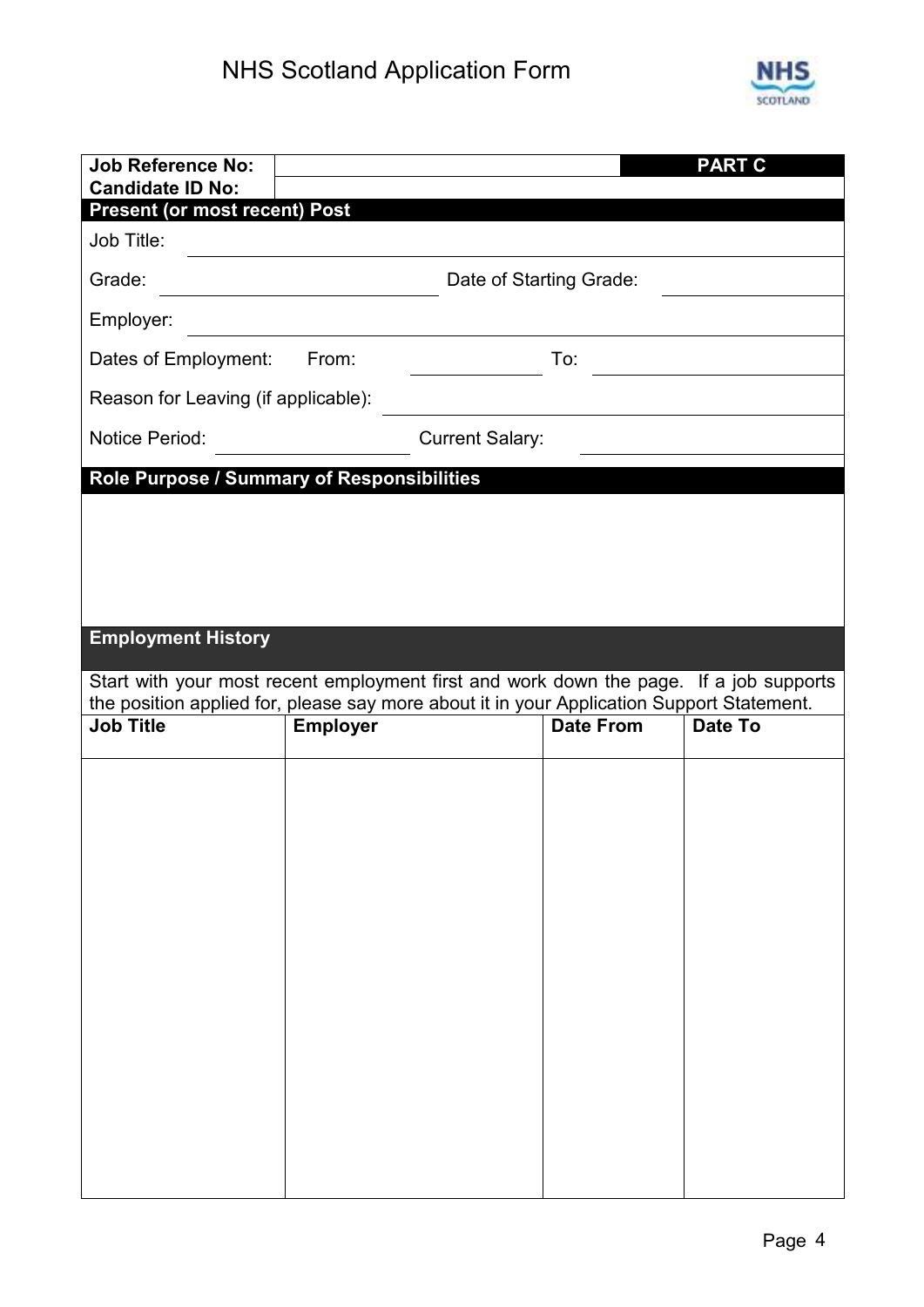

| <b>Job Reference No:</b>                                                                                                                                                                                                                                                                                                                                                                                                                                                                                                                                                                                                                                                                                                         | <b>PART C</b>                                                                                                                                                                                                                                                                                                                                                                                                                                                                                                                                                                                                                                                                                                                                    |  |  |
|----------------------------------------------------------------------------------------------------------------------------------------------------------------------------------------------------------------------------------------------------------------------------------------------------------------------------------------------------------------------------------------------------------------------------------------------------------------------------------------------------------------------------------------------------------------------------------------------------------------------------------------------------------------------------------------------------------------------------------|--------------------------------------------------------------------------------------------------------------------------------------------------------------------------------------------------------------------------------------------------------------------------------------------------------------------------------------------------------------------------------------------------------------------------------------------------------------------------------------------------------------------------------------------------------------------------------------------------------------------------------------------------------------------------------------------------------------------------------------------------|--|--|
| <b>Candidate ID No:</b>                                                                                                                                                                                                                                                                                                                                                                                                                                                                                                                                                                                                                                                                                                          |                                                                                                                                                                                                                                                                                                                                                                                                                                                                                                                                                                                                                                                                                                                                                  |  |  |
| <b>Referees</b>                                                                                                                                                                                                                                                                                                                                                                                                                                                                                                                                                                                                                                                                                                                  |                                                                                                                                                                                                                                                                                                                                                                                                                                                                                                                                                                                                                                                                                                                                                  |  |  |
| following interview.                                                                                                                                                                                                                                                                                                                                                                                                                                                                                                                                                                                                                                                                                                             | Your referees will include your present (or most recent) employer. Please identify below<br>the person in your organisation (for current NHS staff this is your direct line manager) who<br>is authorised to confirm your employment and the details given in your application. Please<br>identify a second referee who may have closer knowledge of your skills, knowledge and<br>abilities and who may offer opinion on your suitability for this post. You should not use<br>family members or friends. Our pre-employment screening also includes, where<br>appropriate, health and fitness for work, criminal records, qualifications and professional<br>registration. Note that references will only be taken up for Preferred Candidates |  |  |
| Name 1:<br>$\overline{\phantom{a}}$                                                                                                                                                                                                                                                                                                                                                                                                                                                                                                                                                                                                                                                                                              | Designation: <u>___________________________</u>                                                                                                                                                                                                                                                                                                                                                                                                                                                                                                                                                                                                                                                                                                  |  |  |
| Address:                                                                                                                                                                                                                                                                                                                                                                                                                                                                                                                                                                                                                                                                                                                         |                                                                                                                                                                                                                                                                                                                                                                                                                                                                                                                                                                                                                                                                                                                                                  |  |  |
|                                                                                                                                                                                                                                                                                                                                                                                                                                                                                                                                                                                                                                                                                                                                  | Post Code:                                                                                                                                                                                                                                                                                                                                                                                                                                                                                                                                                                                                                                                                                                                                       |  |  |
| Telephone:                                                                                                                                                                                                                                                                                                                                                                                                                                                                                                                                                                                                                                                                                                                       | Email:                                                                                                                                                                                                                                                                                                                                                                                                                                                                                                                                                                                                                                                                                                                                           |  |  |
| Name 2:                                                                                                                                                                                                                                                                                                                                                                                                                                                                                                                                                                                                                                                                                                                          | Designation:                                                                                                                                                                                                                                                                                                                                                                                                                                                                                                                                                                                                                                                                                                                                     |  |  |
| Address:                                                                                                                                                                                                                                                                                                                                                                                                                                                                                                                                                                                                                                                                                                                         |                                                                                                                                                                                                                                                                                                                                                                                                                                                                                                                                                                                                                                                                                                                                                  |  |  |
|                                                                                                                                                                                                                                                                                                                                                                                                                                                                                                                                                                                                                                                                                                                                  | Post Code:                                                                                                                                                                                                                                                                                                                                                                                                                                                                                                                                                                                                                                                                                                                                       |  |  |
| Telephone:                                                                                                                                                                                                                                                                                                                                                                                                                                                                                                                                                                                                                                                                                                                       | Email:                                                                                                                                                                                                                                                                                                                                                                                                                                                                                                                                                                                                                                                                                                                                           |  |  |
| <b>Disability</b>                                                                                                                                                                                                                                                                                                                                                                                                                                                                                                                                                                                                                                                                                                                |                                                                                                                                                                                                                                                                                                                                                                                                                                                                                                                                                                                                                                                                                                                                                  |  |  |
| The Disability Discrimination Act 1995 and Amended Regulations 2005 defines disability as<br>follows: "any physical or mental impairment which has a substantial adverse effect on a<br>person's ability to carry out normal day to day activities". NHS Scotland is "Positive About<br>Disabled People", and as such we provide job opportunities for disabled people. NHS<br>Scotland operates a Job Interview Guarantee (JIG), which means that if you have a<br>disability, and meet the minimum criteria outlined within the person specification, you<br>will be guaranteed an interview. However, some disabled people prefer not to take this<br>option, so please tick your preference if you are a disabled candidate. |                                                                                                                                                                                                                                                                                                                                                                                                                                                                                                                                                                                                                                                                                                                                                  |  |  |
| Do you want to participate in the guarantee scheme?                                                                                                                                                                                                                                                                                                                                                                                                                                                                                                                                                                                                                                                                              | <b>Yes</b><br>No                                                                                                                                                                                                                                                                                                                                                                                                                                                                                                                                                                                                                                                                                                                                 |  |  |
| eg. Induction Loop, Wheelchair Access, Signer                                                                                                                                                                                                                                                                                                                                                                                                                                                                                                                                                                                                                                                                                    | Please specify any special requirements you require if attending for interview,                                                                                                                                                                                                                                                                                                                                                                                                                                                                                                                                                                                                                                                                  |  |  |
|                                                                                                                                                                                                                                                                                                                                                                                                                                                                                                                                                                                                                                                                                                                                  | Driving Licence (see Job Description - only complete if a driving licence is essential)                                                                                                                                                                                                                                                                                                                                                                                                                                                                                                                                                                                                                                                          |  |  |
| Do you have a driving licence?<br>If yes, which categories are you entitled to drive,<br>eg. $B$ , $BE$ , $C$                                                                                                                                                                                                                                                                                                                                                                                                                                                                                                                                                                                                                    | <b>No</b><br><b>Yes</b>                                                                                                                                                                                                                                                                                                                                                                                                                                                                                                                                                                                                                                                                                                                          |  |  |
| <b>Job Reference No:</b>                                                                                                                                                                                                                                                                                                                                                                                                                                                                                                                                                                                                                                                                                                         | <b>PART C</b>                                                                                                                                                                                                                                                                                                                                                                                                                                                                                                                                                                                                                                                                                                                                    |  |  |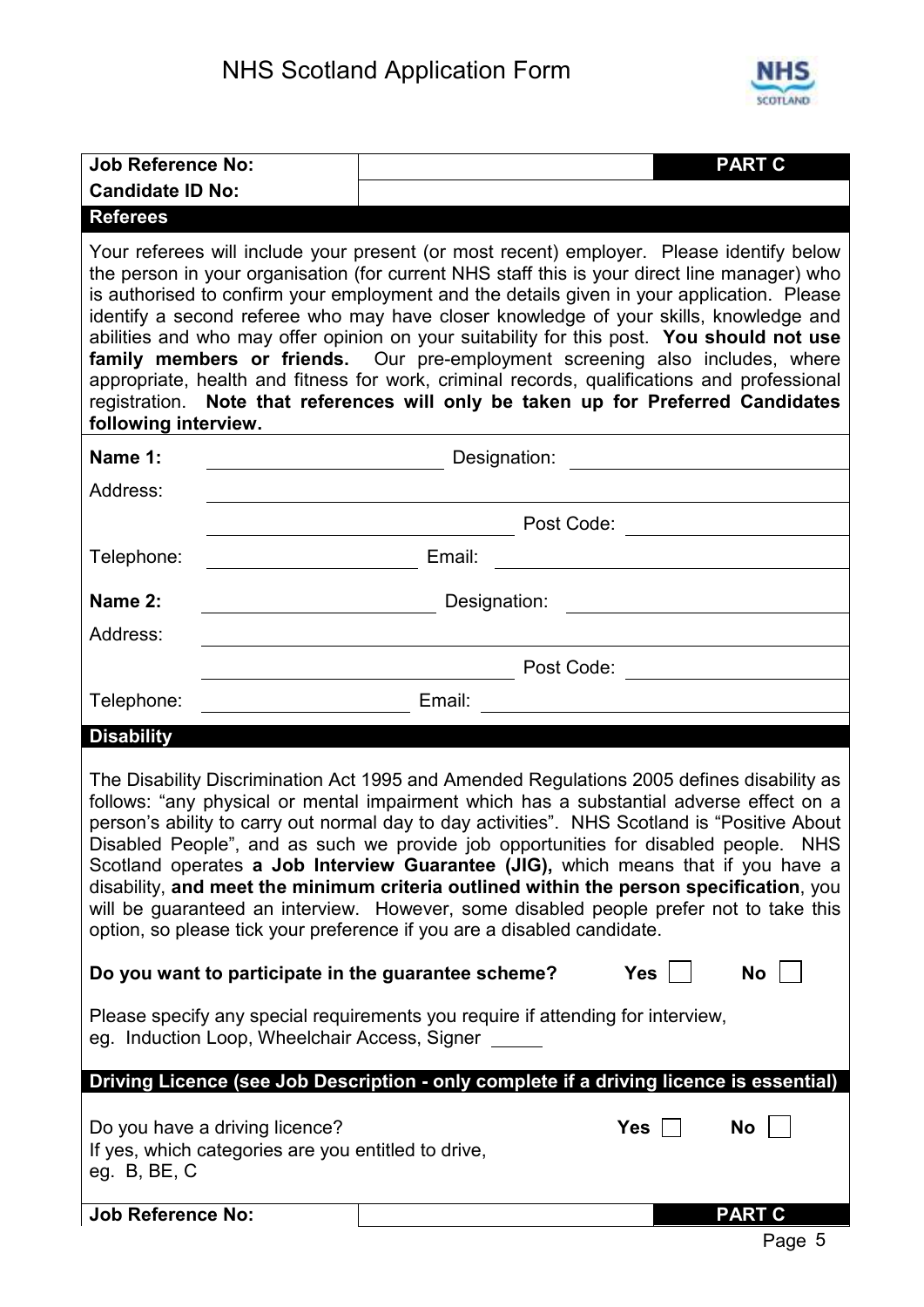

| <b>Candidate ID No:</b>                            |                                                                                          |
|----------------------------------------------------|------------------------------------------------------------------------------------------|
|                                                    | Statement in Support of Application - please tell us your personal qualities, skills and |
|                                                    | attributes, experience and any major achievements and show how they match those          |
| needed for this job.                               |                                                                                          |
|                                                    |                                                                                          |
|                                                    |                                                                                          |
|                                                    |                                                                                          |
|                                                    |                                                                                          |
|                                                    |                                                                                          |
|                                                    |                                                                                          |
|                                                    |                                                                                          |
|                                                    |                                                                                          |
|                                                    |                                                                                          |
|                                                    |                                                                                          |
|                                                    |                                                                                          |
|                                                    |                                                                                          |
|                                                    |                                                                                          |
|                                                    |                                                                                          |
|                                                    |                                                                                          |
|                                                    |                                                                                          |
|                                                    |                                                                                          |
|                                                    |                                                                                          |
|                                                    |                                                                                          |
|                                                    |                                                                                          |
|                                                    |                                                                                          |
|                                                    |                                                                                          |
|                                                    |                                                                                          |
|                                                    |                                                                                          |
|                                                    |                                                                                          |
|                                                    |                                                                                          |
|                                                    |                                                                                          |
| Where did you see the Advertisement for this Post? |                                                                                          |
| Newspaper (which one?)                             |                                                                                          |
| Professional Journal (which one?)                  |                                                                                          |
| <b>Vacancy Bulletin</b>                            |                                                                                          |
| <b>SHOW (NHS Scotland Website)</b>                 |                                                                                          |
| <b>Job Centre Plus</b>                             |                                                                                          |
| Other (please specify)                             |                                                                                          |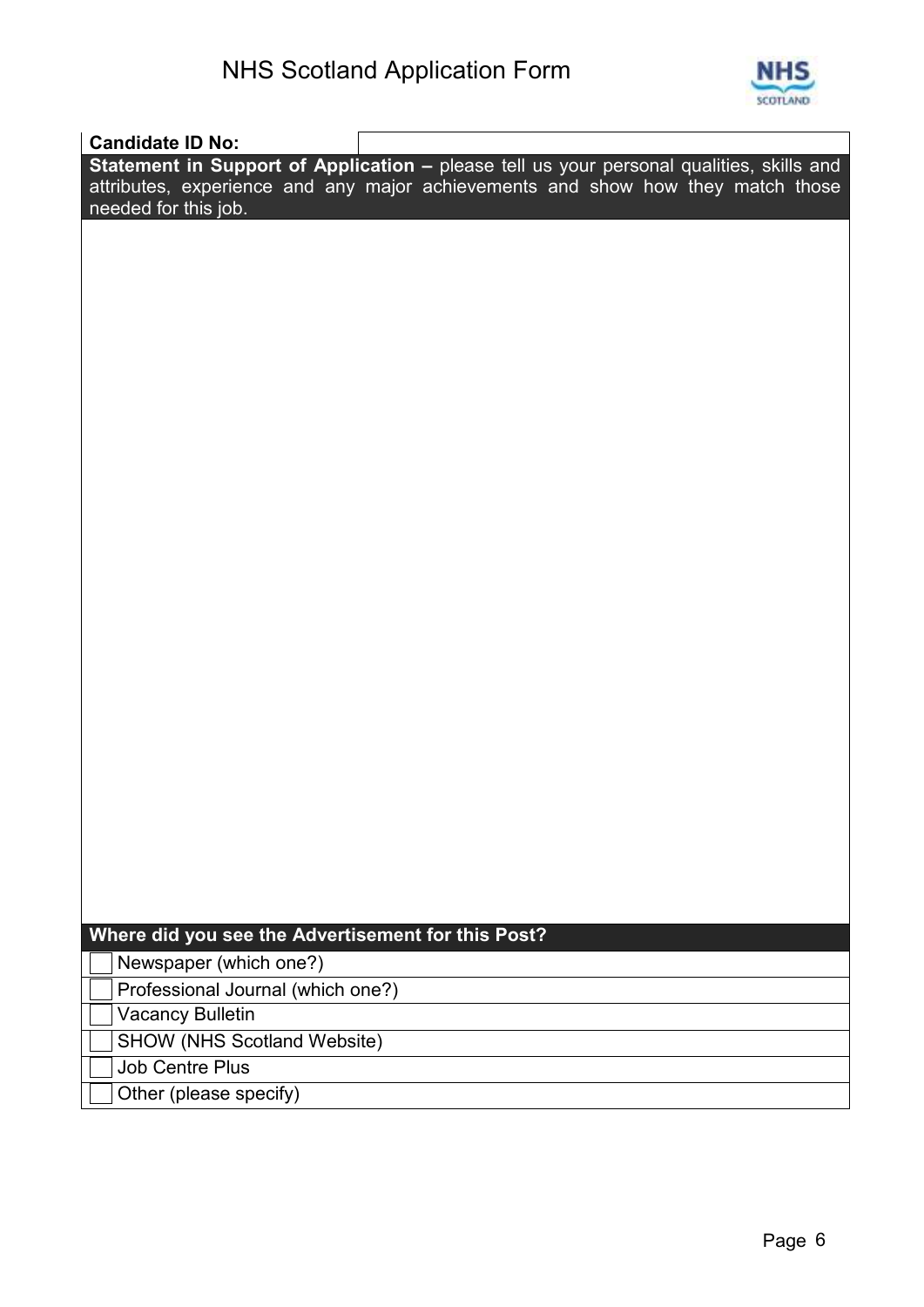

| <b>Job Reference No:</b><br><b>Candidate ID No:</b>                                 | <b>PART D</b>                                                                                                                                                                                                                                                                                                                                                                                                                                                         |
|-------------------------------------------------------------------------------------|-----------------------------------------------------------------------------------------------------------------------------------------------------------------------------------------------------------------------------------------------------------------------------------------------------------------------------------------------------------------------------------------------------------------------------------------------------------------------|
| <b>Equal Opportunities Monitoring</b>                                               |                                                                                                                                                                                                                                                                                                                                                                                                                                                                       |
| It will be separated from the rest of the form when we receive it.                  | We want to ensure that our job opportunities are open to all. The only way we can ensure<br>there is equal opportunity is to monitor applications we receive and compare the profile of<br>people who apply with those appointed. Therefore this form asks you for your ethnic<br>origin, gender, disability, religion, sexuality and age. The information you provide in<br>this part of the form (Part D) is confidential and is not used in the selection process. |
| promotion?                                                                          | 1) If you are currently an employee of this NHS Board, will getting this job be a                                                                                                                                                                                                                                                                                                                                                                                     |
| <b>No</b><br>Yes                                                                    |                                                                                                                                                                                                                                                                                                                                                                                                                                                                       |
| 2) You are:                                                                         |                                                                                                                                                                                                                                                                                                                                                                                                                                                                       |
| Female<br>Male                                                                      |                                                                                                                                                                                                                                                                                                                                                                                                                                                                       |
|                                                                                     | 3) Have you undergone, are you undergoing or do you intend to undergo gender<br>reassignment? For example, this includes having changed your sex (gender)?                                                                                                                                                                                                                                                                                                            |
| Yes<br><b>No</b>                                                                    | Prefer not to say                                                                                                                                                                                                                                                                                                                                                                                                                                                     |
| 4) What is your age?                                                                |                                                                                                                                                                                                                                                                                                                                                                                                                                                                       |
| years old, and my date of birth is:<br>I am                                         |                                                                                                                                                                                                                                                                                                                                                                                                                                                                       |
|                                                                                     | 5) Do you have a physical or mental health condition or disability that:                                                                                                                                                                                                                                                                                                                                                                                              |
| has lasted or is expected to last 12 months or more?<br>٠<br><b>No</b><br>Yes       | has a substantial effect on your ability to carry out day to day activities?<br>Prefer not to say                                                                                                                                                                                                                                                                                                                                                                     |
|                                                                                     |                                                                                                                                                                                                                                                                                                                                                                                                                                                                       |
| ш<br><b>Learning Disability</b><br>Long standing illness<br>Mental health condition | If you answered 'yes' please tick if it is either of the following:<br>Physical impairment<br>Sensory impairment                                                                                                                                                                                                                                                                                                                                                      |
| Other (please describe):                                                            |                                                                                                                                                                                                                                                                                                                                                                                                                                                                       |
| work location:                                                                      | Again, if yes, please describe any particular arrangements you would need for your                                                                                                                                                                                                                                                                                                                                                                                    |
| (Continued on next page)                                                            |                                                                                                                                                                                                                                                                                                                                                                                                                                                                       |

Page 7